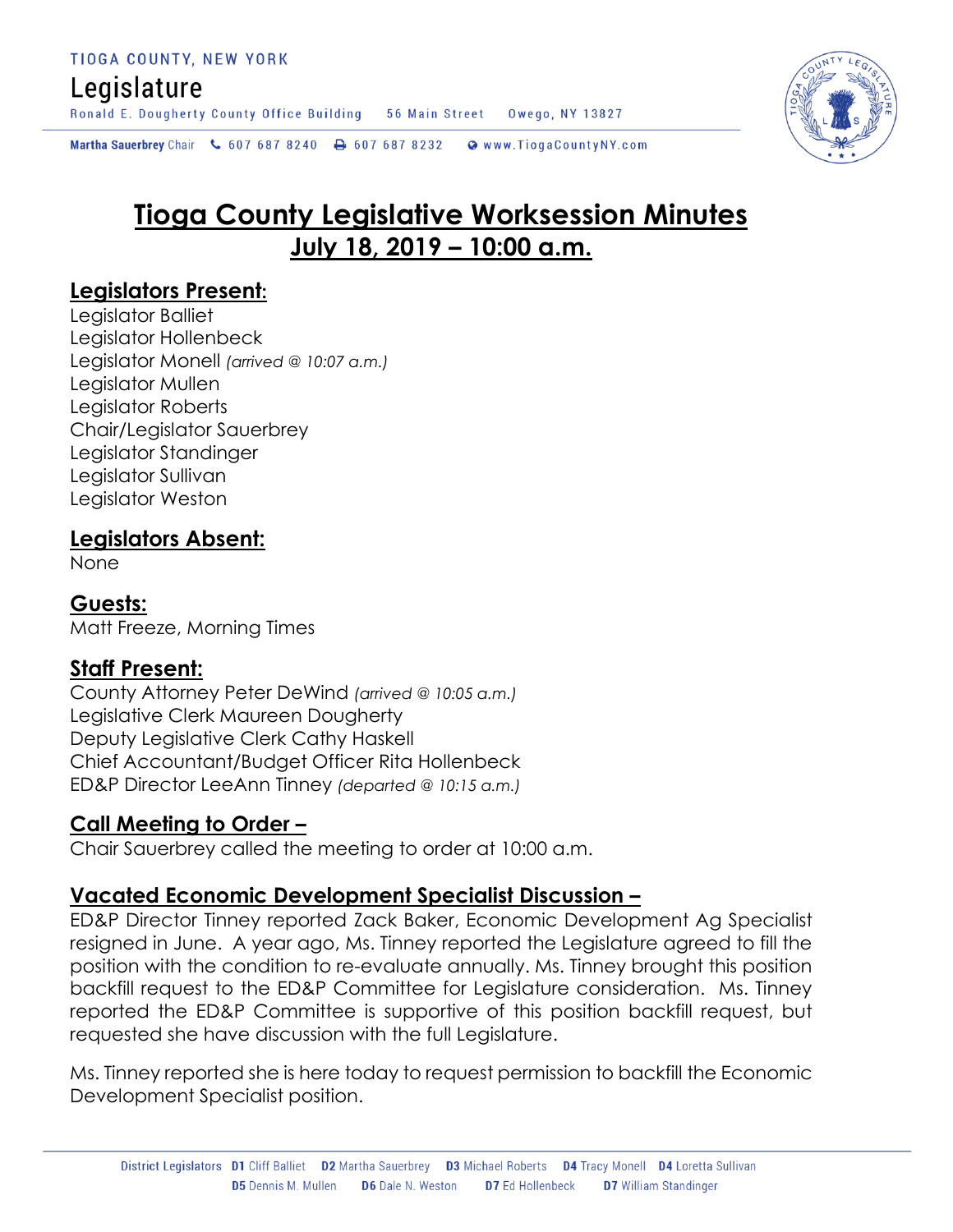#### TIOGA COUNTY, NEW YORK Legislature Ronald E. Dougherty County Office Building 56 Main Street Owego, NY 13827 Martha Sauerbrey Chair & 607 687 8240 <a>B</a>607 687 8232 <a>B</a>Www.TiogaCountyNY.com



Legislator Sullivan inquired about the funding for this position. Ms. Tinney reported the Legislature previously was funding CCE \$25,000 for this position until such time the Legislature approved this as a County position and shifted this funding to ED&P. At that time, the Tioga County IDA made the commitment to contribute funding to offset this position. For 2019, the Tioga County IDA committed \$26,500 and going forward recently approved a \$20,000 annual contribution.

Ms. Tinney reported she anticipates bringing in a candidate as an entry-level position with a base salary of \$43,000.

Ms. Tinney reported ED&P's authorized headcount is six full-time positions and one part-time position noting the part-time position is the Land Bank Director, which is fully funded by the Land Bank for duties exclusive to the Land Bank. Ms. Tinney reported that if this backfill request were denied, ED&P would have five full-time employees.

Ms. Tinney reported she shared with the ED&P Committee that the Department has shown impressive improvements in our economic status over the past five years including occupancy tax increase, unemployment rate decrease, marginally increased sales tax revenue and would like to maintain the same level of work force.

Ms. Tinney reported a yearly re-evaluation of this position would occur.

Legislator Sullivan reported this position was initially funded with an agricultural emphasis and inquired about the length of time this position was held by Mr. Baker and the agricultural accomplishments achieved during that time. Ms. Tinney reported Mr. Baker held this position for a year. Ms. Tinney reported the development of the Ag & Farmland Protection Plan identified many goals, which were tasked to the appropriate person/agency. Ms. Tinney reported CCE stepped up with their part-time staff doing some great work. Mr. Baker focused on the community outreach with the municipalities, establishment with the farm community, development of the Department's Facebook page for agricultural promotion, development of a brochure and information for potential funding sources for farmers. Up until the time of Mr. Baker's resignation, he was working on analyzing the need for slaughterhouses, however, was unable to produce a result due to his employment departure. Ms. Tinney reported Mr. Baker also assisted the Department in a non-agricultural capacity in the economic development area. He was responsible for mapping and maintaining the Department's database. Mr. Baker's forte was analysis and statistical data.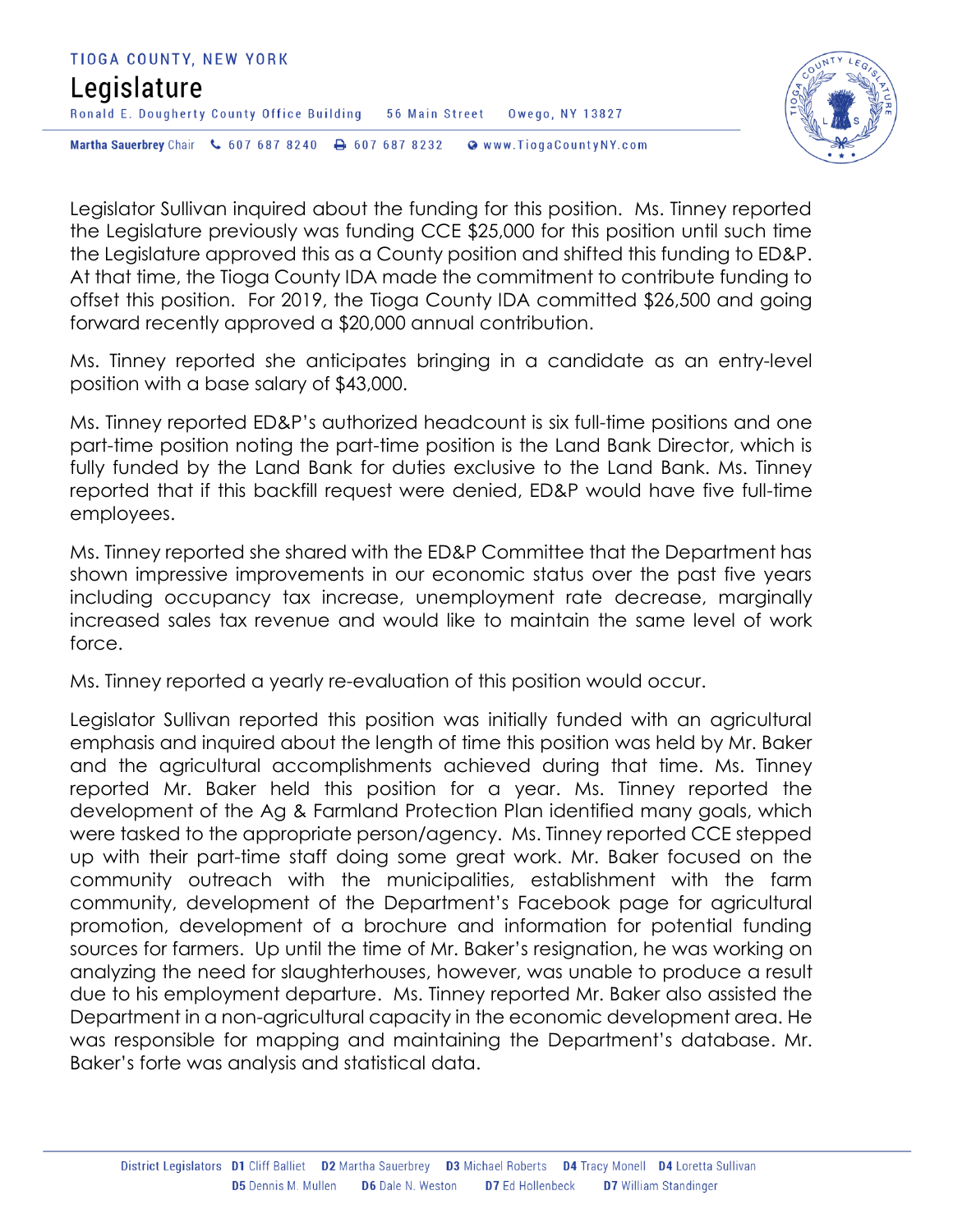



Legislator Sullivan reported with the initial funding to CCE for \$25,000 and the Tioga County's IDA annual contribution commitment of \$20,000 this covers the position's salary.

Legislator Mullen reported the statistical work done has been very beneficial, therefore, would like to see this position continue to analyze raw data and present statistical information.

Chief Accountant/Budget Officer Hollenbeck inquired as to why this position could not be contracted again through CCE and ED&P hire a part-time employee to avoid the fringe benefits cost. Legislator Sullivan reported this is how this position originated and it was not a feasible arrangement, as it is not up to the Legislature to dictate how an outside agency runs their operation. Ms. Tinney reported this position would have agricultural emphasis, however, would also have economic development specific work not feasible for CCE.

Chair Sauerbrey reported the Governor just signed a Farm Bill requiring farmers to pay overtime. This is going to affect the farming community and will require advocacy assistance.

Legislator Sullivan reported she would like the ability for the Legislature to reevaluate this position again in a year and would like additional information on the position's accomplishments.

Legislator Weston inquired as to whether this position is going to have a background in agricultural. Ms. Tinney reported this is going to be a new employee in an entrylevel position starting at the base salary.

Looking over the past five years in ED&P and the accomplishments to date, Legislator Weston reported he is in support of this new position with the condition to re-evaluate in a year.

Chair Sauerbrey reported a resolution is not required, therefore, requested a straw poll vote to move forward with the position backfill as requested.

On a straw poll vote, Legislators Balliet, Hollenbeck, Monell, Mullen, Roberts, Sauerbrey, Standinger, Sullivan, and Weston were in favor of this position backfill request with the condition to re-evaluate in one year.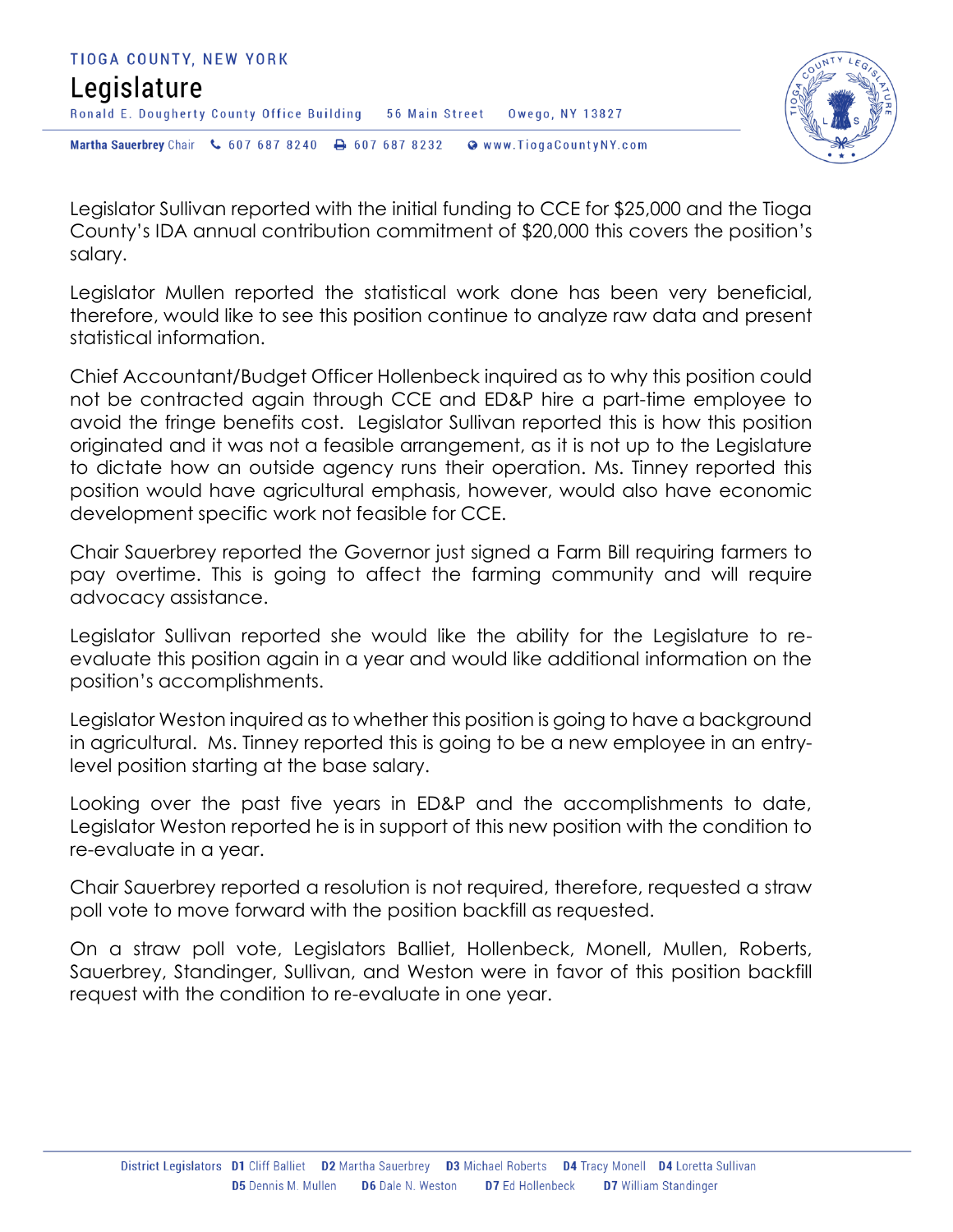#### TIOGA COUNTY, NEW YORK

# Legislature

Martha Sauerbrey Chair & 607 687 8240 <a>B</a>607 687 8232 <a>B</a>Www.TiogaCountyNY.com

Ronald E. Dougherty County Office Building 56 Main Street Owego, NY 13827

## **Approval of Worksession Minutes – June 20, 2019 -**

Legislator Roberts motioned to approve the June 20, 2019 Legislative Worksession minutes as written, seconded by Legislator Hollenbeck with Legislators Balliet, Hollenbeck, Monell, Mullen, Roberts, Sauerbrey, Standinger, Sullivan, and Weston voting yes. Motion carried.

#### **Action Items -**

Currently, there are no action items.

## **Other –**

 *Ethics Board Membership –* Legislator Standinger reported he sent an email to the Legislature regarding a potential Ethics Board member candidate for Legislature consideration. Legislator Standinger reported he did not request a resume at this time, but is willing to do so if the Legislature wants to proceed.

Chair Sauerbrey reported Legislator Balliet also has potential candidate interested in serving on the Ethics Committee. Chair Sauerbrey reported she spoke with the County Attorney's secretary, Diane Stephens, and there is a possibility of two vacancies. Ms. Stephens will contact the existing member to determine their interest in continuing to serve.

Chair Sauerbrey further reported an individual approached her with potential interest; therefore, we have interested candidates.

A resume will be required for Legislature consideration to fill Board of Ethics member vacancies.

**ACTION: Chair Sauerbrey will follow-up with the County Attorney's office to determine number of vacancies and with Legislators Balliet and Standinger regarding potential candidates.** 

 *Property Buy-backs:* County Attorney DeWind updated the Legislature on the current buy-back process. Mr. DeWind reported the couple in attendance at the Legal/Finance Committee meeting on July 9, 2019 who expressed interest in a buyback has since decided not to proceed. Mr. DeWind reported this property would now be sold at this year's foreclosure auction.

As for the authorization of property sale to Borough Furnace, Mr. DeWind reported this is going forward and should close soon.

Mr. DeWind reported there is another property (FLT Holding, Inc.) buy-back previously mentioned that, as of yesterday, appears to be moving forwarding. Mr. Keiler expressed interest in a buy-back, but was concerned about the interest and